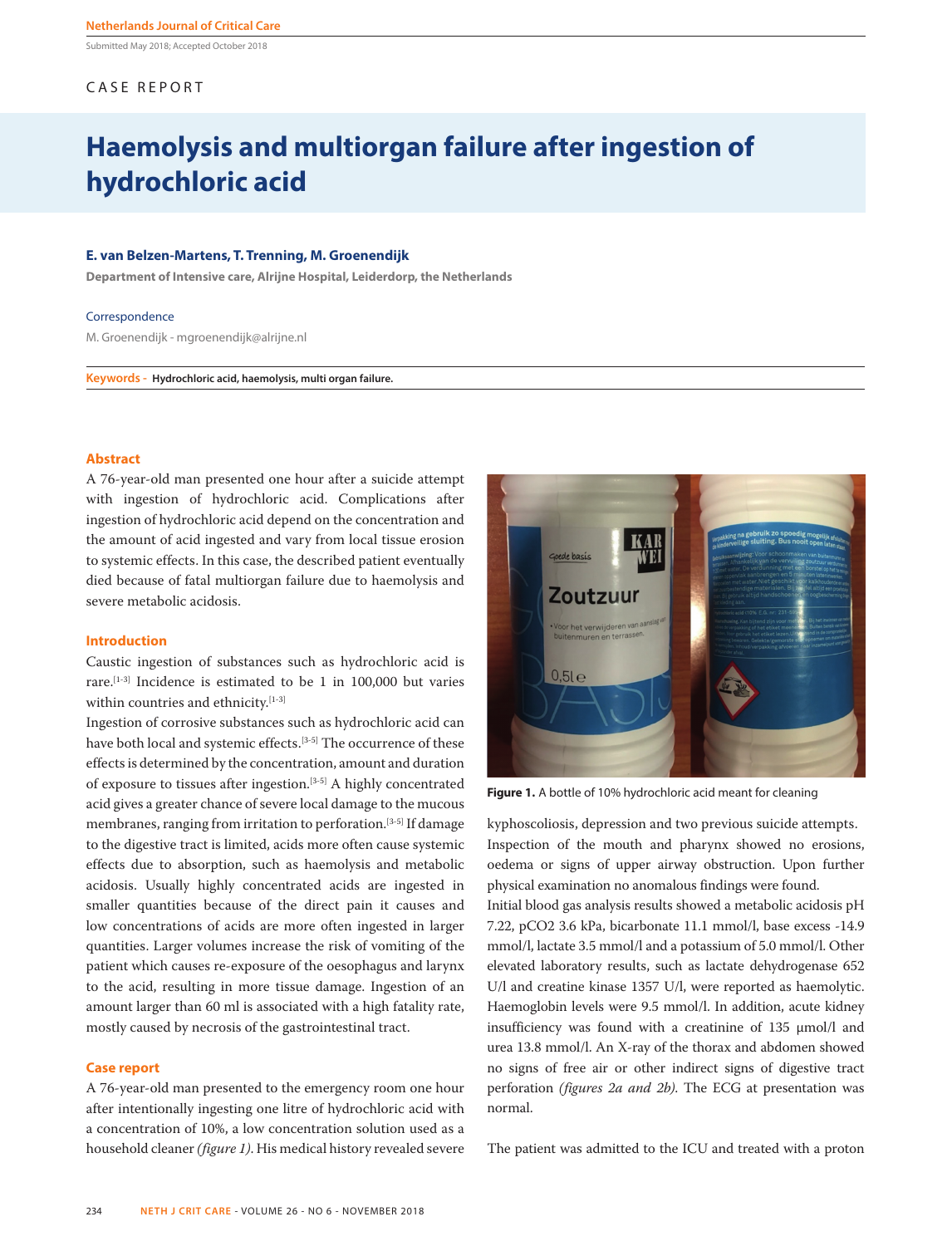

**Figures 2a and 2b.** X-rays of the thorax and abdomen showing no signs of free air

pump inhibitor, antiemetics, opioids and bicarbonate. He deteriorated rapidly within four hours after admission and went into refractory shock, progressive acidosis and loss of consciousness. A 12-lead ECG showed ST elevations in all leads. Laboratory testing, other than blood gas analysis, was impossible due to analyser errors, reportedly caused by haemolysis. Despite massive resuscitation efforts, the patient died.

Autopsy showed extensive degenerative changes in the oesophagus, stomach and proximal small intestine, but no perforations. Thoracic soft tissue was grey coloured, especially on the left side. The normal red coloured bone marrow in the left clavicle also showed a grey substance. This was interpreted as diffusion of the hydrochloric acid to the left side of the thorax by pre-existent kyphoscoliosis. Rubbery clots were seen post mortem due to the hydrochloric acid.

#### **Discussion**

The presented patient did not die of digestive tract perforation or acid aspiration, but due to refractory shock and acidosis caused by absorption of ingested hydrochloric acid. This caused haemolysis by infiltration of the acid into the cytosol of erythrocytes with additionally oxidative stress of the cell membrane.[4] Secondary to haemolysis, hypotension and systemic shock with multiorgan failure occurs. Diffuse intravascular coagulation and haemolytic uraemic syndrome are also described.<sup>[4,6]</sup> These symptoms are caused by the absorption of hydrochloric acid and usually develop within six hours.[5] A local effect on the myocardium and the development of vascular spasms leading to ST elevations on the ECG and myocarditis are also described.[7,8]

Little is known about the treatment of systemic effects after ingestion of a low concentration of hydrochloric acid. Most literature is focused on the treatment of the direct and local effects on the oesophagus and upper respiratory tract. The absence of visible oral burns or oedema and tissue damage of the upper airway is not a good predictor for the absence of oesophageal or gastric damage or perforation. Therefore, an

endoscopy is indicated as soon as possible but at least within 24 hours.[5,9] However, gastroscopy carries the risk of aspiration and damage to the digestive tract. In our patient we initially decided that the advantage of performing an immediate gastroscopy did not weigh up against the disadvantages.

Trying to neutralise the acid with water is generally not recommended. Water dilution can cause an exothermic reaction and is not effective to reduce the pH; there is also a risk of vomiting. Rinsing of the mouth with small amounts of water can be considered if the patient is not nauseous or suffers from severe abdominal pain or has difficulties with swallowing.<sup>[5]</sup> Gastric lavage is not recommended because it increases the risk of re-exposure of the oesophagus to the acid and therefore perforation.[8]

It is not known whether early implementation of renal replacement therapy has any place in the prevention of systemic effects of hydrochloric acid. In other known cases with different acid ingestion (such as formic acid) the metabolic acidosis could be corrected with intravenous supplementation of bicarbonate, as in our patient. Early intubation carries a risk of aspiration of the acid which could result in severe lung injury and aspiration pneumonitis, and is therefore deferred for as long as possible.

Given the rarity of this case, there is little experience and literature for evidence-based treatment. In addition, due to variation in the concentration and amount of the ingested acid it is very difficult to estimate the prognosis. This makes it also hard to give recommendations for similar cases. What is most important is to estimate the expected local and systemic effects, based on the concentration of the acid and the amount ingested. Our experience is that the ingestion of a large amount of low concentration corrosive acid leads to a rapid progressive systemic decline that is very difficult to treat.

## **Conclusion**

Ingestion of hydrochloric acid can have local and systemic effects. There is a correlation between the concentration and the intake of hydrochloric acid and the clinical consequences. High concentrations of hydrochloric acid are more frequently consumed in small amounts and usually give mostly local etching of the oesophagus and upper airway but may cause digestive tract perforations. The effects of lower concentrations of hydrochloric acid are more frequently systemic, mainly due to the ingestion and consequent absorption of a larger amount of acid. An early start with renal replacement therapy may be beneficial in controlling acidosis and oxidative stress, but supporting literature is lacking. For the time being, the treatment is mainly supportive.

#### **Disclosures**

All authors declare no conflict of interest. No funding or financial support was received.